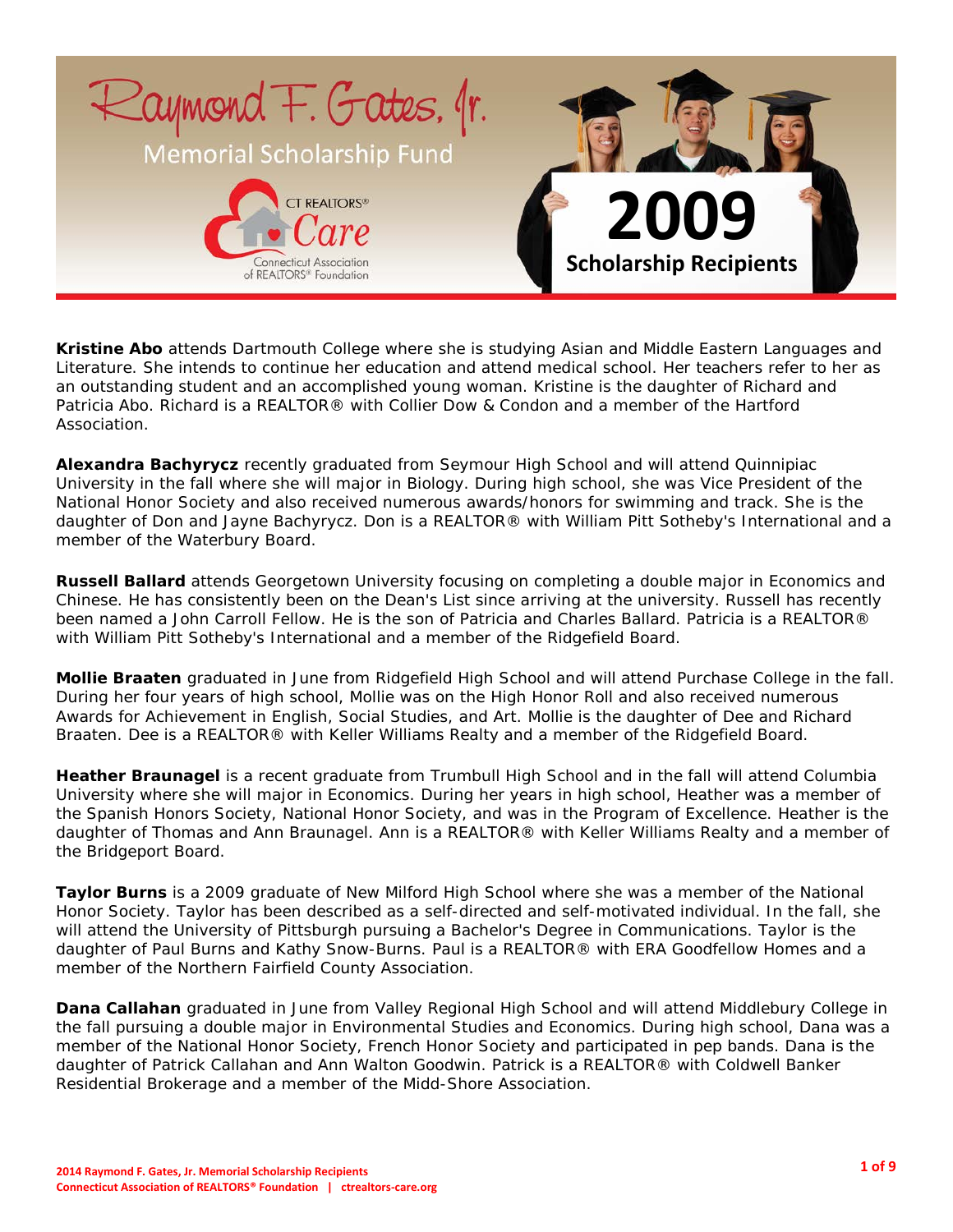**Kyle Capaldo** is a graduate of Thomaston High School where he was a member of the National Honor Society. He plans to study business at Fairfield University in the fall. Kyle is the son of Sharon and Michael Capaldo. Sharon is a REALTOR® with Klemm Real Estate and a member of the Litchfield County Board.

**Rebecca Christiansen** will be entering her senior year at Hofstra University where she is majoring in mathematics. She is a member of the Hofstra University Honors College, Phi Eta Sigma College Honor Society, a member of Alpha Theta Beta Sorority and a resident assistant. Rebecca is the daughter of Carol and Terry Christiansen. Carol is REALTOR® with RE/MAX Realty Group and a member of the Eastern CT Association.

**Megan Cody** attends Lehigh University where she is an accounting major in the College of Business and Economics and has consistently been named to the Dean's List since arriving at the university. Upon graduation, she plans on a career in public accounting. Megan is the daughter of Kristi Vaughan and Todd Cody. Kristi is a REALTOR® with William Pitt Sotheby's International and a member of the Ridgefield Board.

**Jeffrey Craw** graduated in June from St. Joseph High School where he was consistently named to the Honor Roll. His teacher describes him as a polite young man who she believes will make his �mark� on the world. He will attend the University of Miami-Frost School of Music where he will pursue a dual major in music and business. Jeffrey is the son of Lorrie and Jeff Craw. Jeff is a REALTOR® with William Raveis Real Estate and a member of the Bridgeport Board.

**Jessica Craw** attends the University of Miami where she is pursuing a Bachelor of Business Administration with a concentration in Finance. She is on the Dean's List and Provost's Honor Roll, a member of Gamma Sigma Alpha Greek National Honor Society and Rho Lambda National Panhellenic Society. Jessica is the daughter of Lorrie and Jeff Craw. Jeff is a REALTOR® with William Raveis Real Estate and a member of the Bridgeport Board.

**Courtney Cyr** attends Hofstra University where she is majoring in Biology and minoring in Chemistry. She is looking into a research-oriented career after graduation. Her intellectual qualities are described as first rate. Courtney is the daughter of Barry and Sheryl Cyr. Barry is the Designated REALTOR® with Realty One, LLC and a member of the Tri-County Board.

**Salvatore D'Amico** attends Rensselaer Polytechnic Institute and is pursuing a degree in Civil Engineering with a minor in Management Technology. He received the Rensselaer Leadership Award and has maintained his standing on the school's Dean's List. Salvatore is the son of Sal and Marlyn D'Amico. Marlyn is a REALTOR® with RE/MAX Hilltop and a member of the Northern Fairfield County Association.

**Hannah Decatur** graduated in June from St. Luke's School where she was a member of the National Honor Society. Her teacher describes Hannah as having strong critical thinking skills. She will be attending Johns Hopkins in the fall. Hannah is the daughter of Rebecca and James Decatur. Rebecca is a REALTOR® with William Pitt Sotheby's International and a member of the Northern Fairfield County Association.

**Peter De Riemer** recently graduated from Greenwich High School and in the fall will attend Williams College exploring the fields of Journalism and Biology. During high school, he was a member of the National Honor Society and a National Merit Finalist. His teachers refer to him as a conscientious, dedicated, and hard-working student. Peter is the son of Cynthia and Mark De Riemer. Cynthia is a REALTOR® with Coldwell Banker Residential Brokerage and a member of the Greenwich Association.

**Jessica Durkee** is a 2008 graduate of Vassar College where she received a degree in Chemistry with a minor in Analytical Philosophy and Molecular Biology. In the fall, she will return to the University of Maryland, School of Medicine where she will continue her medical degree. Jessica is the daughter of Margaret and Henry Durkee. Margaret is a REALTOR® with West View Properties and a member of the Waterbury Board.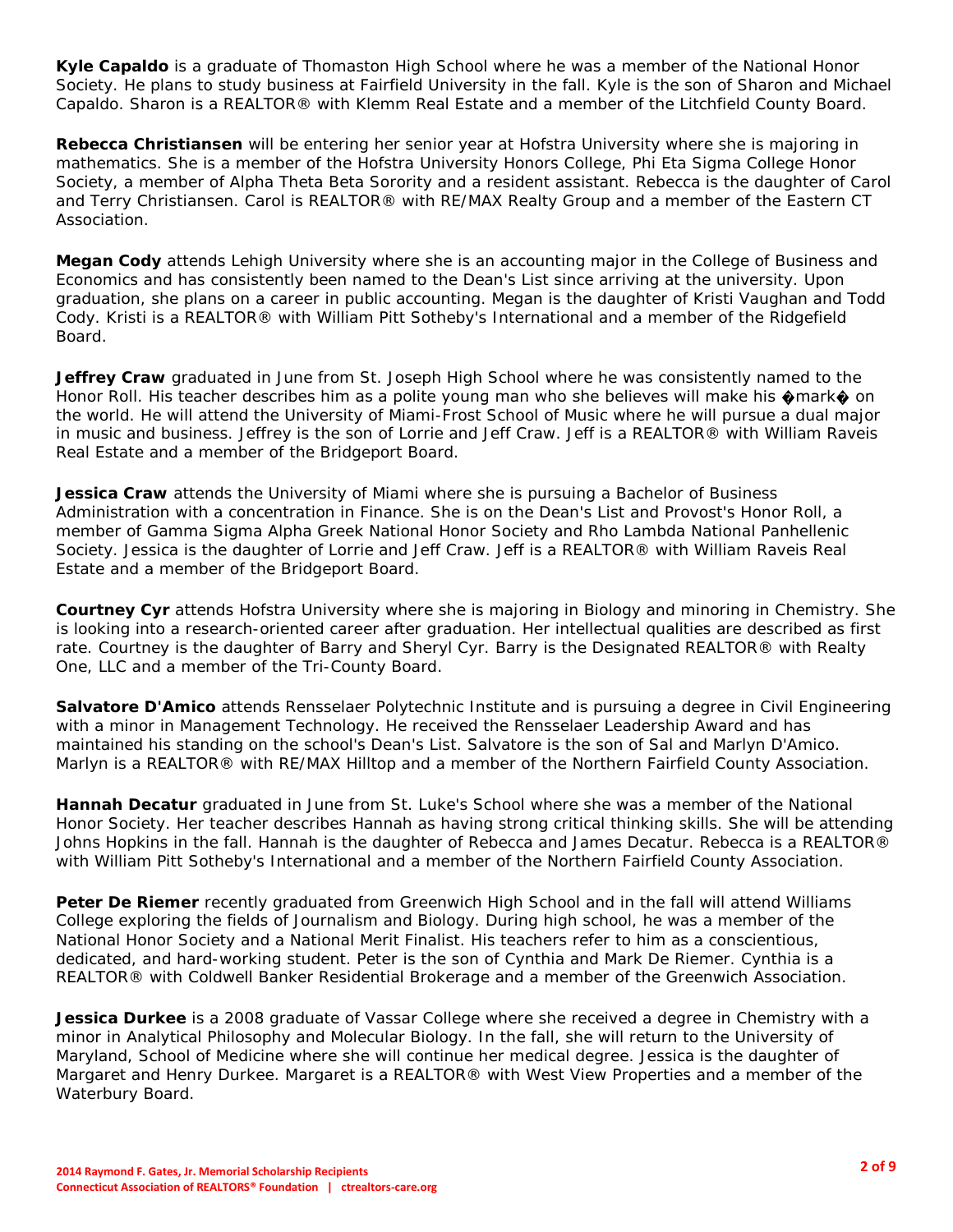**James Fayal** attends the University of Maryland and is studying Business. He is described as incredibly bright, highly motivated and a natural leader. James spent last summer doing missionary work in Ecuador. He is the son of Annemarie Haag and James E. Fayal. Annemarie is a REALTOR® with RE/MAX Coast & Country and a member of the Eastern CT Association.

**Asia Foreman** is a 2009 graduate of Fairfield Ludlowe High School where she was in the drama club and a Spanish tutor. She will attend the University of Richmond in the fall. Asia plans on studying Spanish and Leadership. She is described by her counselor as a serious student, an enthusiastic individual, and a compassionate friend to all. Asia is the daughter of Mark and Wende Foreman. Mark is the Designated REALTOR® with Cornerstone Capital Real Estate and a member of the Bridgeport Board.

**Vincent Freccia, IV** attends Colgate University where he is pursing a Bachelor of Arts degree with a concentration in Economics. He received the Dean's Award for Academic Excellence consistently since arriving at the university. Vincent is the son of Ann and Vincent Freccia, III. Ann is a REALTOR® with the Real Estate Information Center and a member of the Stamford Board.

**Kirsten Fuchs** attends Bucknell University and is pursuing undergraduate and graduate degrees as well as an occupation in Mechanical Engineering. She was inducted into the Alpha Lambda Delta Honor Society and received the President's Award for Distinguished Academic Achievement. Kirsten is the daughter of Craig and Martha Fuchs. Craig is a REALTOR® with S.L. Cooke Company/H. Pearce Real Estate and a member of the New Haven Association.

**Sarah Gallagher** graduated in June from Staples High School and will be attending Boston College where she will study International Relations. One day she hopes to work in a diplomatic position, possibly as an ambassador. During her high school years, she was a member of the National Honor Society, received Awards for Excellence in French/German and was on the Varsity Swim Team. Sarah is the daughter of Mary Ellen and John Gallagher. Mary Ellen is a REALTOR® with Higgins Group and a member of the Mid-Fairfield County Association.

**Chelsea Galvin** is a recent graduate of Farmington High School where she was an academic scholar and a member of the National Honor Society. In the fall, she will attend the University of Vermont where she will study Biology and French. She is the daughter of John and Donna Galvin. John is the Designated REALTOR® with Andrews and Galvin Appraisal Services and a member of the Hartford Association.

**Michael Garzi** graduated in June from South Kent School and will be attending Colgate University in the fall where he will study Economics and Business. He plans on pursuing a career in Soccer because of his passion and outstanding abilities on the soccer field. Michael is the son of Brenda and Joseph Garzi. Brenda is a REALTOR® with William Raveis Real Estate and a member of the New Milford Board.

**Jessica Granger** attends the University of Southern California-School of Cinematic Arts. Jessica will double major in Film and Television Production as well as Visual Anthropology. She has maintained honors since arriving at the university. Jessica is the daughter of Irit and John Granger. Irit is a REALTOR® with William Raveis Real Estate and a member of the New Milford Board.

**Bridget Hegarty** is a recent graduate of Brookfield High School, where she was a member of the National Honor Society and received the Girl Scout Gold Award. Bridget was the Valedictorian of her graduating class. In the fall, she will be attending Cornell University. Bridget is the daughter of Jim and Donna Hegarty. Jim is a REALTOR® with Hegarty & Company, Inc. and a member of the Northern Fairfield County Association.

**Colin Heneghan** graduated in June from South Windsor High School and will be attending Bryant University in the fall studying marketing and finance. During high school, he was on the Honor Roll, played basketball, volleyball, swim team, and did volunteer work. Colin is the son of James and Colleen Heneghan. James is the Designated REALTOR® with Trinity Appraisal & Real Estate and a member of the Hartford Association.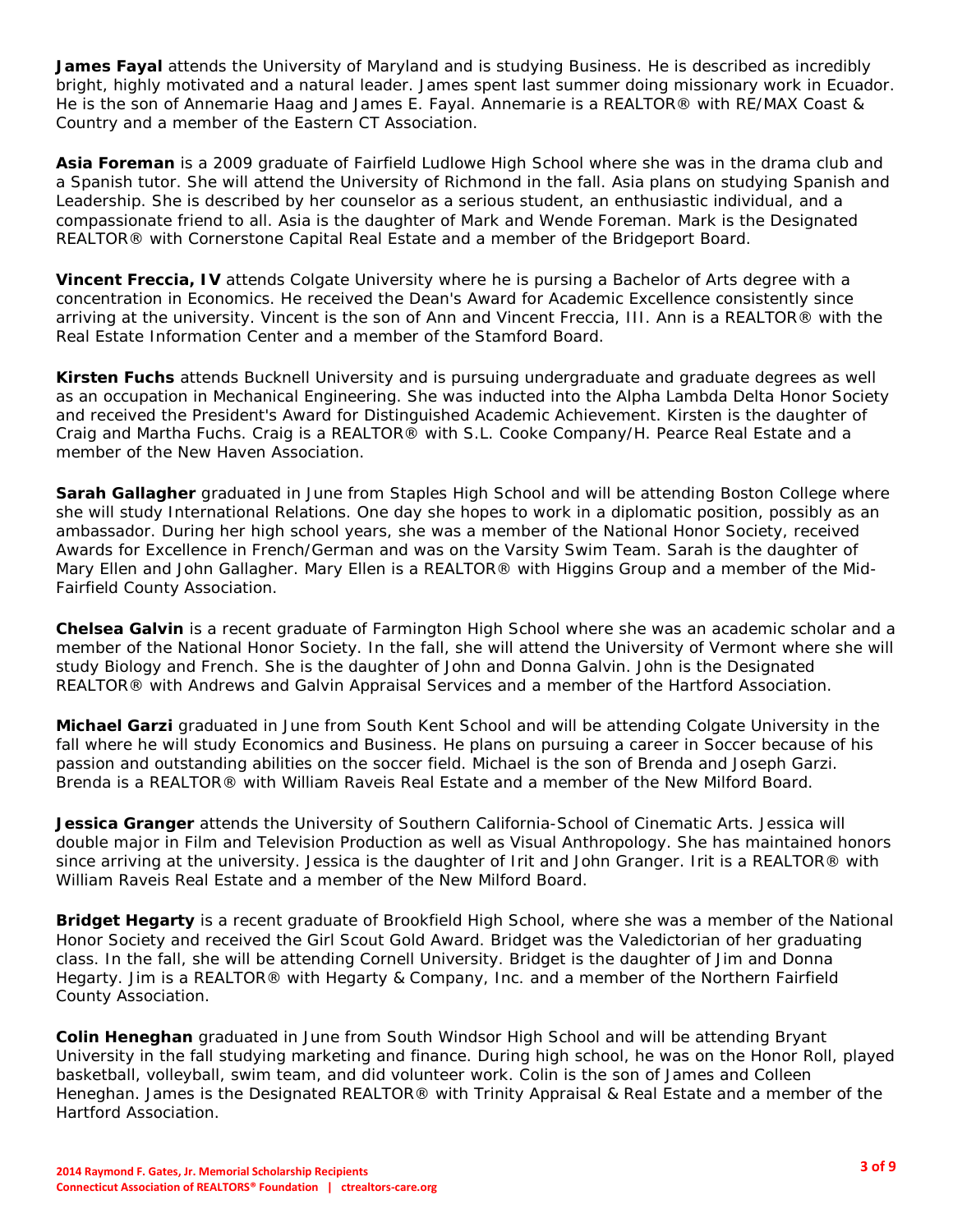**Hannah Horowitz** attends Harvard and is majoring in Earth and Planetary Sciences. She is a student conductor for Harvard University Band, flutist/piccolo player in the Bach Society Orchestra, and was pit orchestra flutist for the Dramatic Club's production of Sweeney Todd. Hannah is the daughter of Ralph and Maureen Horowitz. Maureen is a REALTOR® with Coldwell Banker Residential Brokerage and a member of the Hartford Association.

**Keegan Johnson** recently graduated from Avon High School where he was a member of the National Honor Society, received Scholar Athlete Awards for golf/swimming and volunteered for the Special Olympics. He will attend Elon University in the fall. Keegan is the son of Katherine and Ryan Johnson. Katherine is a REALTOR® with Prudential CT Realty and a member of the Hartford Association.

**Davida Judelson** attends Brandeis University where she is pursuing her interest in art and science with a major in Studio Arts and a minor in Chemistry. She obtained an internship at the George Eastman House in the area of photographic conservation. She is described as modest, good-natured, ambitious and imaginative. Davida is the daughter of Deborah and Bruce Judelson. Deborah is a REALTOR® with Kamp & Nielsen and a member of the New Haven Association.

**Abigail Kamp** graduated in May from Sacred Heart Academy and will be attending George Washington University in the fall where she will be majoring in International Relations with a minor in Spanish. After college, Abigail plans on joining the Peace Corps volunteering in Latin America. Abigail is the daughter of Elise and Michael Kamp. Elise is a REALTOR® with Press & Cuozzo REALTORS® and a member of the New Haven Association.

**Harrison Katz** attends Lehigh University where he is pursuing a degree in International Relations and plans on going to law school. He was on the Dean's List for the first semester at the university. His advisor describes him as a very diligent student and leader. Harrison is the son of Stuart and Suzanne Katz. Suzanne is a REALTOR®-Associate with Sotheby's International Realty and a member of the Greenwich Association.

**Stephanie Kearns** attends Merrimack College where she is currently studying Civil Engineering, Business and Math. This past year Stephanie was placed on the President's List. She aspires to someday own an independent engineering firm. Stephanie is the daughter of Heidi and Walter Kearns, Jr. Heidi is a REALTOR® with EJ Murphy Realty and a member of the Litchfield County Board.

**Mark Kersteen** is a recent graduate of Daniel Hand High School where he had been enrolled in a very competitive college curriculum. He will be attending the University of St. Andrews, Scotland in the fall and plans on receiving his Bachelor's Degree in English. Mark plans on returning to the United States to obtain his Master's and Doctorate Degree's. He is the son of Tracey and Douglas Kersteen. Tracey is a REALTOR® with William Pitt Sotheby's International and a member of the Midd-Shore Association.

**Eleanor Kleinhans** graduated in June from East Lyme High School and will be attending Stevens Institute of Technology in the fall studying Biomedical Engineering. During high school, Eleanor was a member of the National Honor Society, Top News Writer, and co-editor-in-chief for The Viking Saga, ELHS school newspaper. She is the daughter of Nell and Robert Kleinhans. Nell is the Designated REALTOR® with Coldwell Banker Right and a member of the Tri-County Board.

**James Lacerenza** attends the University of Connecticut�Stamford Campus and is currently pursuing a Bachelor of Arts degree in English. He would like to be an on-air personality for a major television or radio network, syndicator and/or production company. He has been very active in the Muscular Dystrophy Association and appeared on the 2008 Jerry Lewis MDA telethon. James is the son of James V. Lacerenza. James is a REALTOR®-Associate with Sotheby's International Realty and a member of the Greenwich Association.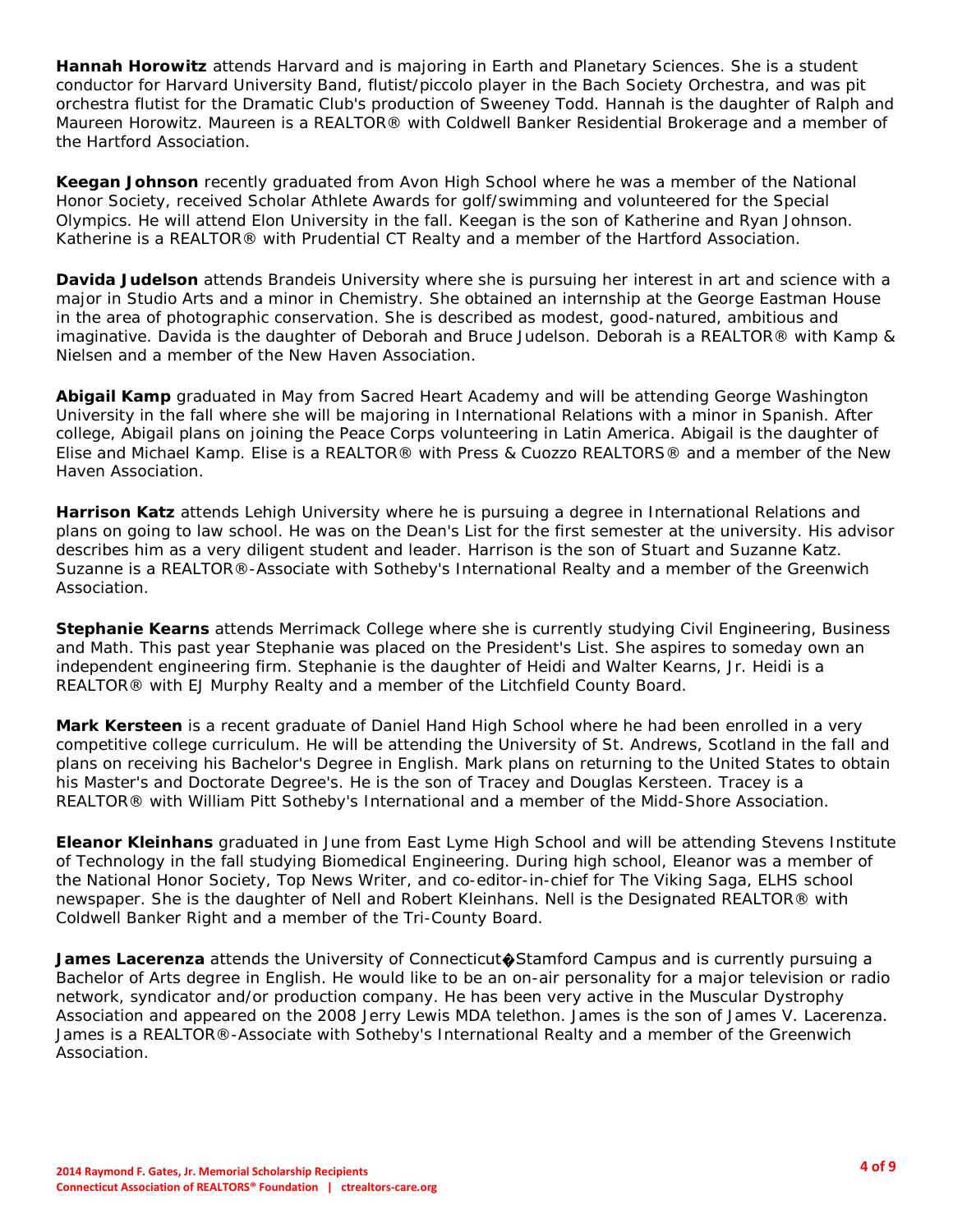**Joseph LaSala** is a 2009 graduate of Wilton High School where he was a member of the National Honor Society and for three years contributed many hours to his work with underprivileged youth. In the fall, he will attend Washington & Lee University where he plans to major in business with an interest in environmental sciences. Joseph is the son of Marianne and Stephen LaSala. Marianne is a REALTOR® with The Higgins Group and a member of the Mid-Fairfield County Association.

**Danielle Marshak** is a recent graduate of Weston High School and will be attending Brown University in the fall where she plans to study International Economics and Mathematics. While in high school, Danielle achieved academic superiority, never receiving a grade lower than an A, was a member of the National Honor Society and Editor-in-Chief for The Weston High School Journal. She is the daughter of Lynn Walkoff and Craig Marshak. Lynn is a REALTOR® with William Pitt Sotheby's International and a member of the Mid-Fairfield County Association.

**Christine Marshall** graduated in June from Old Saybrook High School where she was a member of the National Honor Society, Student Council and Captain of the varsity soccer and basketball teams. She will be attending UConn in the fall pursuing her Bachelor's degree in Business Administration. Christine is the daughter of Patricia and Steven Marshall. Patricia is a REALTOR® with JM Realty and a member of the Midd-Shore Association.

**Nicholas Matiasz** attends Tufts University School of Engineering and intends to earn a Bachelor of Science in Electrical Engineering. Nicholas has been on the Dean's List since arriving at the university and won 1st place at the Electrical Engineering Department's Speaker Contest. Nicholas is the son of Maria and Nestor Matiasz. Maria is a REALTOR® with Century 21 William R. Smith Realty and a member of the Hartford Association.

**Joy Meng** attends UConn where she is pursuing the study of Pharmacology. She has volunteered in the Pharmacy and Emergency Departments at Windham Community Hospital, tutored students from grades K-8 and was involved in the America Reads Project. Joy is the daughter of Wenzhi Meng and Jing Wang. Wenzhi is a REALTOR® with Century 21 Bay-Mar Realty and a member of the Mid-State Association.

**Kayleigh Metviner** attends the McGill University where she is pursuing an honors degree in International Development with a minor in International Relations. Kayleigh will be studying in the fall at the University of Auckland, New Zealand to expand her academic/cultural horizons. Kayleigh is the daughter of David Metviner and Jackie Scaringella. David is a REALTOR® with Paul Rullo Real Estate and a member of the Northern Fairfield County Association.

**Urania Michael** attends UConn and is majoring in Biomedical Engineering. As a biomedical engineer, she intends to integrate all she has learned to improve the quality of human health and life. She was recently named to the Dean's List. Urania is the daughter of Anna and Nicos Michael. Anna is a REALTOR® with Delta Real Estate and a member of the Waterbury Board.

**Nicole Michaelis** recently graduated from Staples High School where she was consistently on the Honor Roll, was a member of the National Honor Society, and volunteered at an after-school program for at-risk youth. She will be attending Bowdoin College in the fall and will majoring in Economics with a minor in English. Nicole is the daughter of Judy and Larry Michaelis. Judy is a REALTOR® with Coldwell Banker/Riverside and a member of the Mid-Fairfield County Association.

**Lauren Mitchell** graduated in June from Guilford High School where she received Honors, was a Scholar Athlete and was named Most Valuable Player in Lacrosse. She will be attending the University of Delaware in the fall as a Liberal Arts Major. Lauren is the daughter of Kathy and Dean Mitchell. Kathy is a REALTOR® with William Pitt Sotheby's International and a member of the Midd-Shore Association.

**Kelsey Murphy** is a 2009 graduate of Daniel Hand High School and will be attending New York University in the fall where she plans to pursue Creative Writing. Kelsey was recently presented the English Award of Excellence. She is the daughter of Sheila Tinn-Murphy and William Murphy. Sheila is a REALTOR® with Prudential CT Realty and a member of the Midd-Shore Association.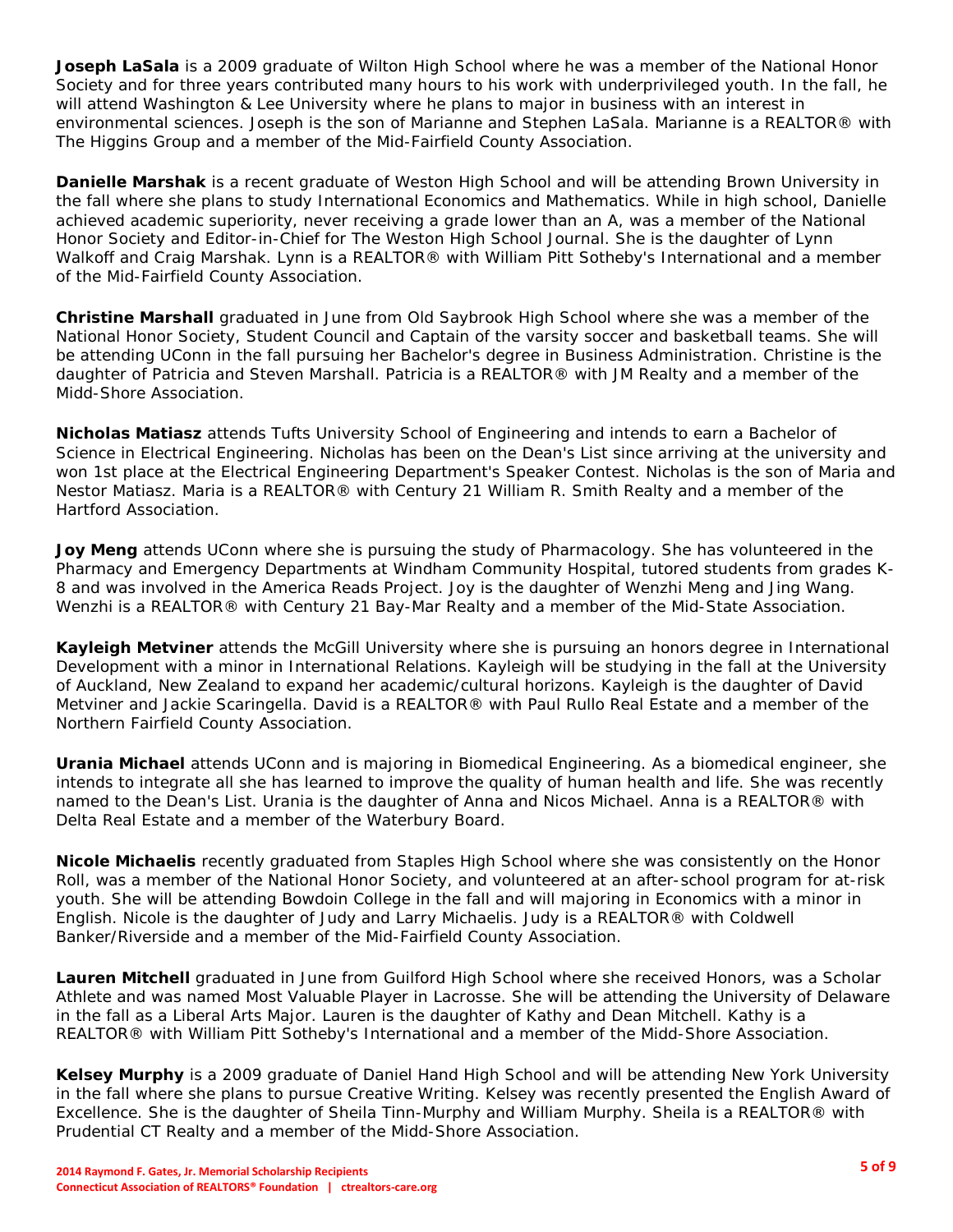**Patricia Murphy** is a recent graduate of Kingswood-Oxford School where she was involved in athletics, music, and theatre. In the fall, she will attend Dartmouth College. In college Patricia plans to focus her studies in the Arts and Sciences. Patricia is the daughter of Thomas and Mary Beth Murphy. Thomas is a REALTOR® with Shimkus, Murphy & Lemkuil and a member of the Hartford Association.

**Nicholas Nocella** graduated in June from Simsbury High School where he was a member of the National Honor Society and an AP Scholar. He will be attending UConn in the fall where he will study Biology. He hopes to attend medical school in the future. Nicholas is the son of Darlene and Alfonso Nocella. Darlene is a REALTOR® with Vision Realty and a member of the Hartford Association.

**Kelly O'Connor** is a 2009 graduate of South Windsor High School. She will attend UConn and pursue a program of study in Natural Resources. Throughout high school, Kelly was an Honor student, a member of the National Honor Society, and was named Most Outstanding Student. Kelly is the daughter of Robert and Karen O'Connor. Karen is a REALTOR® with Prudential CT Realty and a member of the Hartford Association.

**Elysia Pan** is a recent graduate from Stamford High School and will be attending Duke University in the fall where she will study Biology and Public Policy and plans to pursue a career in Epidemiology and Global Health. During high school, she was a member of the National Honor Society, debate team, and played field hockey. Elysia performed over 1,100 hours of community service. She is the daughter of Eugenia and Yun-Guo Pan. Eugenia is a REALTOR® with Century 21 Access America and a member of the Stamford Board.

**Thomas Paquette** graduated in June from Bolton High School where he was on the Honor Roll, a member of the National Honor Society, participated in concert band and played multiple sports. His teachers refer to him as being self-motivated, independent and a positive young man. In the fall, he will attend Keene State College. Thomas is the son of Lee and Dorothy Paquette. Lee is a REALTOR® with ERA Philips and a member of the Tri-County Board.

**Christine Pelletier** is a 2009 graduate of Sacred Heart High School where she was a member of the National Honor Society, and a member of the art, science and technology clubs and a member of the swim & diving team. She will attend the University of Connecticut-Waterbury Campus in the fall. Christine is the daughter of Carol and Michael Pelletier. Carol is a REALTOR® with Marone Realty and a member of the Waterbury Board.

**Priscilla Perez** attends Salve Regina University pursuing a major in Biology and a minor in Chemistry. She plans to attend medical school. Priscilla is currently a member of the public relations committee of Salve Regina University's Pre-Med Club. She is the daughter of Nereida Lisboa. Nereida is a REALTOR® with William Raveis Real Estate and a member of the New Haven Association.

**Alexis Peters** is a recent graduate of Robert E. Fitch Senior High School and will attend Brown University in the fall. During her high school years, she was a member of the National Honor Society, yearbook staff, and participated in varsity cross country and track teams. Alexis is the daughter of Michele and Kenneth Peters. Michele is a REALTOR® with Prudential CT Realty and a member of the Eastern CT Association.

**Rachel Rozewski** is a 2009 graduate of Rocky Hill High School where she received a Certificate for Academic Honors, a member of the National Art Honor Society, and won the President's Award for Educational Excellence. Rachel spent her February vacation rebuilding homes in New Orleans with Habitat for Humanity. In the fall, she will attend The University of Tampa and pursue a degree in Business. Rachel is the daughter of Steve and Debi Rozewski. Debi is a REALTOR® with Century 21 Clemens & Sons and a member of the Hartford Association.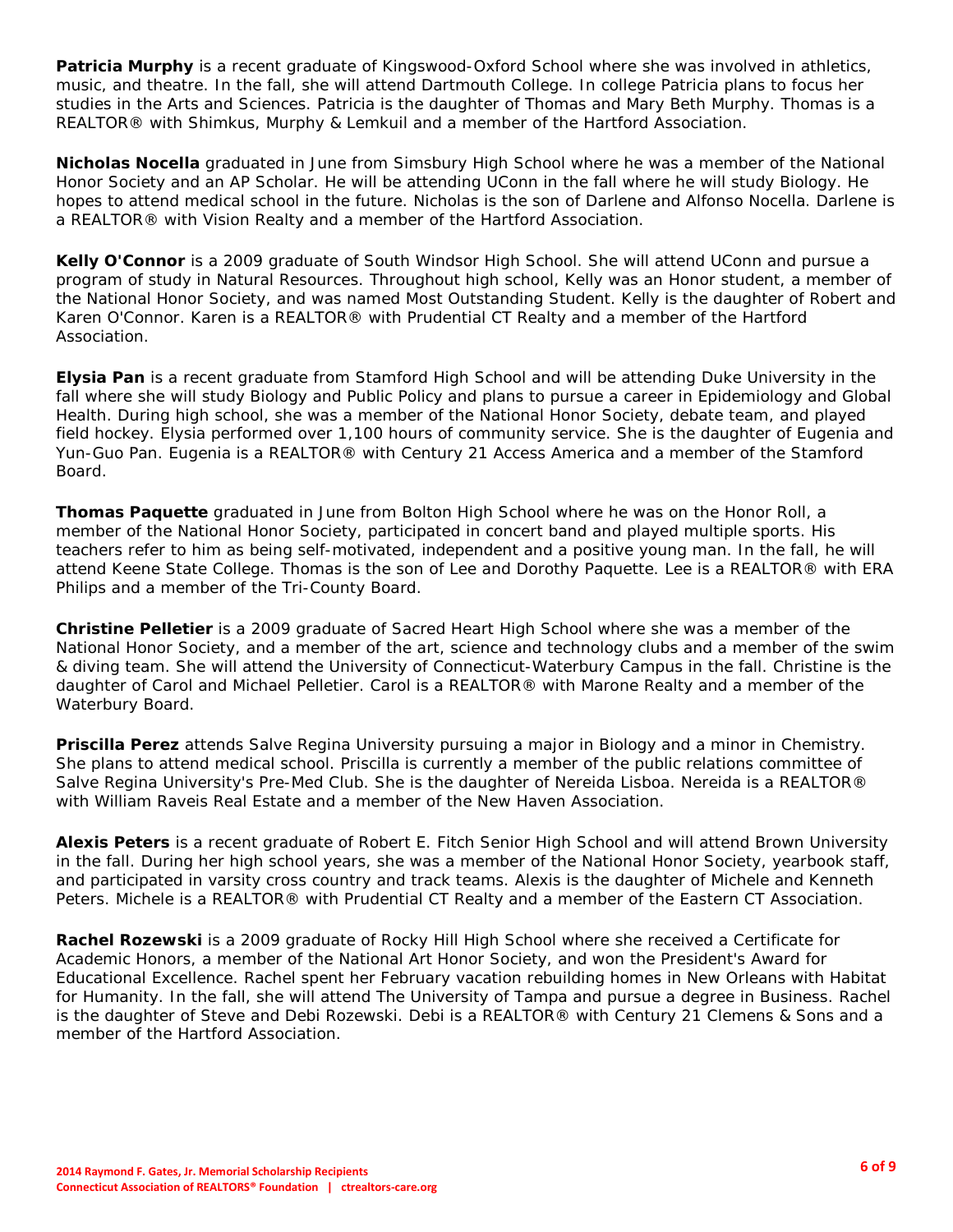**Thomas Sauro** graduated in June from Amity Regional High School and will be attending Rensselaer Polytechnic Institute in the fall to study Mechanical Engineering. During high school, he maintained honors and participated in the schools Wind Ensemble and marching band. He is the son of Sandra and James Sauro, Jr. Sandra is a REALTOR® with Gaudioso REALTORS® and a member of the New Haven Association.

**Michelle Scatamacchia** is a recent graduate of Norwalk High School where she was a member of the National Honor Society and participated in varsity soccer/basketball. In the fall, she will attend UConn and is contemplating a career in sports management, education, or psychology. Michelle is the daughter of Steven and Theresa Scatamacchia. Steven is a REALTOR® with William Raveis Real Estate and a member of the Mid-Fairfield County Association.

**Benjamin Scudder** graduated in June from Avon High School and will be attending Berklee College of Music in the fall pursuing a degree in Music Business and Management. During high school he was on the Honor Roll, lettered in both crew and track, and participated in the jazz, marching and pep bands. Benjamin is the son of Russell and Jodi Scudder. Russell is the Designated REALTOR® with Big Oak Realty, LLC and a member of the Hartford Association.

**Caitlin Scudder** attends Amherst College where she is a Spanish Major. She hopes to work as a high school Spanish teacher. Caitlin's assistant professor describes her as maintaining an above-average performance in many of her courses and being very involved in community work in Costa Rica. She is the daughter of Russell and Jodi Scudder. Russell is the Designated REALTOR® with Big Oak Realty, LLC and a member of the Hartford Association.

**Richard J. Senft** attends Rochester Institute of Technology where he is currently pursuing a Bachelor's of Science degree. He is a member of the Executive Board for the Electronic Gaming Society, has been on the Dean's List and is described as having very strong organizational skills. Richard is the son of Richard A. and Vivian (Inglima) Senft. Vivian is a REALTOR® with Coldwell Banker Residential Brokerage and a member of the Midd-Shore Association.

**Avery Silverstein** is a recent graduate of Amity Regional High School and will be attending Brown University in the fall. Avery is planning on becoming a commercial real estate broker. During her high school years, she was a member of the National Honor Society and a Female Scholar Athlete. Avery is the daughter of Steve and Nancy Silverstein. Nancy is a REALTOR® with Coldwell Banker Residential Brokerage and a member of the New Haven Association.

**Gabriel Sim** graduated Summa Cum Laude from Fairfield College Preparatory School and will attend Georgetown University where he will pursue a degree in Finance. He was a member of the National Honor Society, named National Merit Commended Scholar, participated in numerous clubs, and was an active volunteer. Gabriel is the son of Mary and John Sim. Mary is a REALTOR® with William Raveis Real Estate and a member of the Newtown Board.

**Kyle Sledge** will transfer to the University of Virginia and continue his studies towards his Bachelor's of Science degree in Chemistry. Kyle was recently accepted into both the Honors Program and the National Society of Collegiate Scholars. Kyle also served as a tutor to children in the Philadelphia area. He is the son of Joseph and Darcy Sledge. Darcy is a REALTOR® with Prudential CT Realty and a member of the Mid-Fairfield County Association.

**Hilary Smith** attends Bucknell University and is pursuing a double major in International Relations and Economics. She is a member of Alpha Lambda Delta Honor Society. Hilary is the daughter of James Hoffman and Pamela Smith. James is a REALTOR® with Weichert REALTORS® and a member of the Greenwich Association.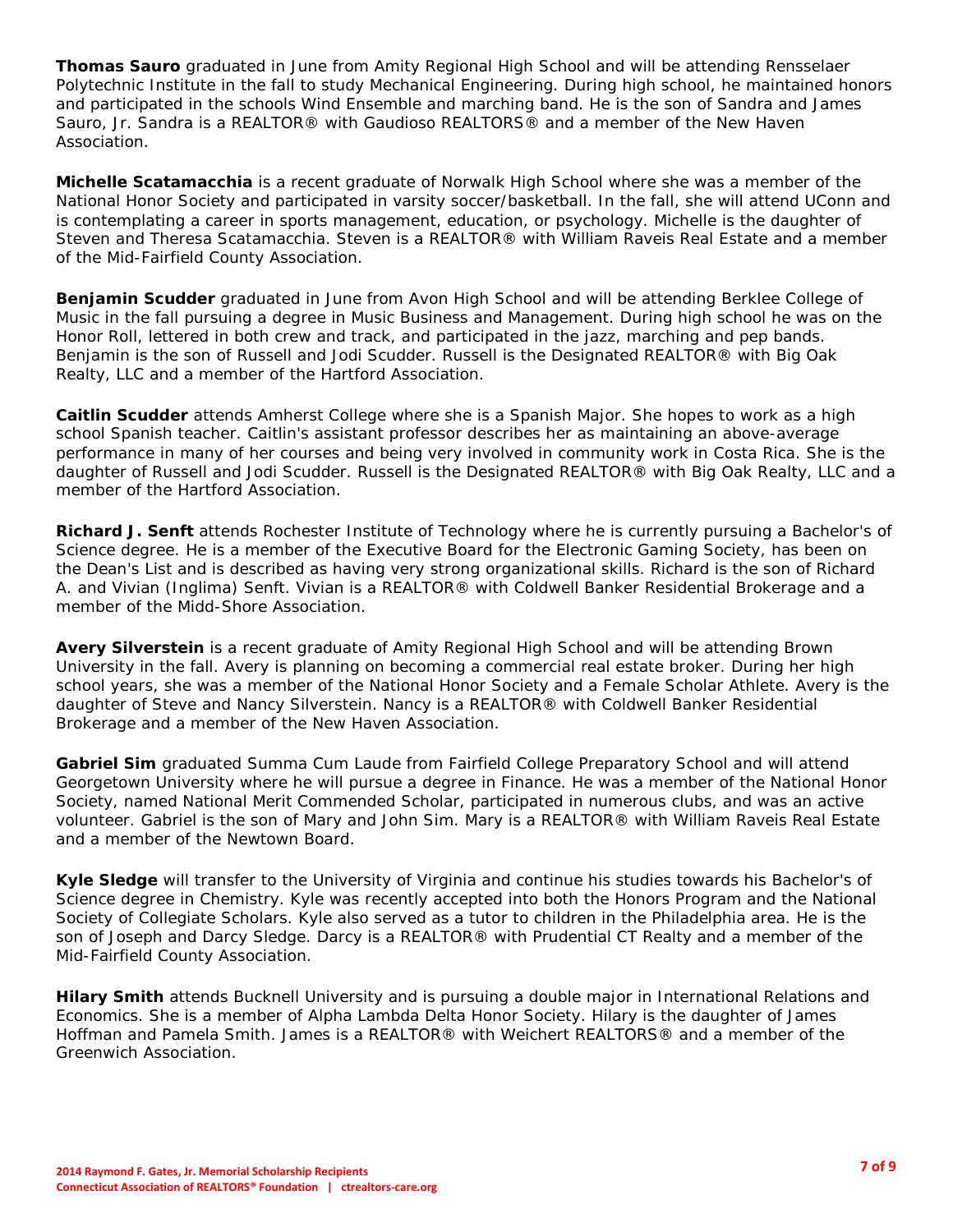**Suzanne Stelmach** attends Salve Regina University and has recently been accepted in the accelerated graduate program. She will receive her Bachelor's of Arts degree in Administration of Justice and Master's degree in Homeland Security. Suzanne was a past recipient of the Presidential Scholarship at Salve Regina. She is the daughter of Stan and Paulette Stelmach. Stan is a REALTOR® with Century 21 Access America and a member of the Hartford Association.

**Stephanie Strano** attends Hofstra University where she is pursuing a degree in Biology. She recently received the AP Scholar with Honor Award and is described by her teacher as being superior academically. Stephanie is the daughter of Frank and Diane Strano. Frank is the Designated REALTOR® with Strano Realty and a member of the Tri-County Board.

**Matthew Swircenski** is a recent graduate of Holy Cross High School and in the fall will be attending UConn studying computer science and engineering. During his high school years, Matthew was a Finalist in the National Merit Scholarship Program, a member of the National Honor Society, chess club, jazz band and plays the piano. Matthew is the son of Kim and Gary Swircenski. Kim is a Designated REALTOR® with Kim Swircenski, LLC and a member of the Waterbury Board.

**Lucas Talbot** graduated in June from Canton High School where he received the Honors Academic Achievement Award, was named Student Athlete, and received the National Football Foundation and College Hall of Fame Scholar Athlete Award. In the fall, he will attend Western New England College and study sports management. He is the son of Tim and Gayle Talbot. Gayle is a REALTOR® with Prudential CT Realty and a member of the Hartford Association.

**Alan Thorne, Jr.** is a 2009 graduate of Hopkins School where he was a four-year Malone Scholar, a National Achievement Scholar winner, and was captain of the cross country and varsity track teams. In the fall, he will attend Princeton University and major in computer science. Alan is the son of Francine and Alan Thorne, Sr. Francine is a REALTOR® with Sette Real Estate and a member of the New Haven Association.

**Laura Tuneski** is completing her Master's of Arts in English Education at UConn. Upon graduation in May 2010, Laura will teach English to inner-city children. She is described as being an overachiever, motivated, goal-oriented and hard working. Laura is the daughter of Glenn and Elaine Tuneski. Glenn is a REALTOR® with Conte & Lucas REALTORS® and a member of the Hartford Association.

**Parvati Vaish** graduated in June from Shelton High School where she was a member of the National Honor Society and recipient of the AP Scholar and Honors Award. In the fall, she will attend Babson College where she will pursue a degree in Business Management with a concentration in International Business. Parvati is the daughter of Arvind and Mala Vaish. Mala is a REALTOR® with Century 21 Access America and a member of the Bridgeport Board.

**Chanel Walker** is a recent graduate of Bloomfield High School where she was Class President, a member and secretary of the National Honor Society, won the Superintendent's Award and volunteers for the group Untouchables. Chanel will attend Temple University in the fall to major in Psychology and minor in child development or social work. She is the daughter of Sheila Minnifield and Carlton Walker. Sheila is a REALTOR® with Century 21 Clemens & Sons and a member of the Hartford Association.

**Catherine Wayland** attends New York University as a Classical Civilizations major with a minor in Business Studies and has consistently been on the Dean's List since arriving at the university. She intends to work in the field of classical archaeology and/or the Metropolitan Museum of Art. This summer, she will be participating in an archaeological excavation on the western coast of Cyprus. Catherine is the daughter of David and Ewa Wayland. Ewa is a REALTOR® with Coldwell Banker Residential Brokerage and a member of the Hartford Association.